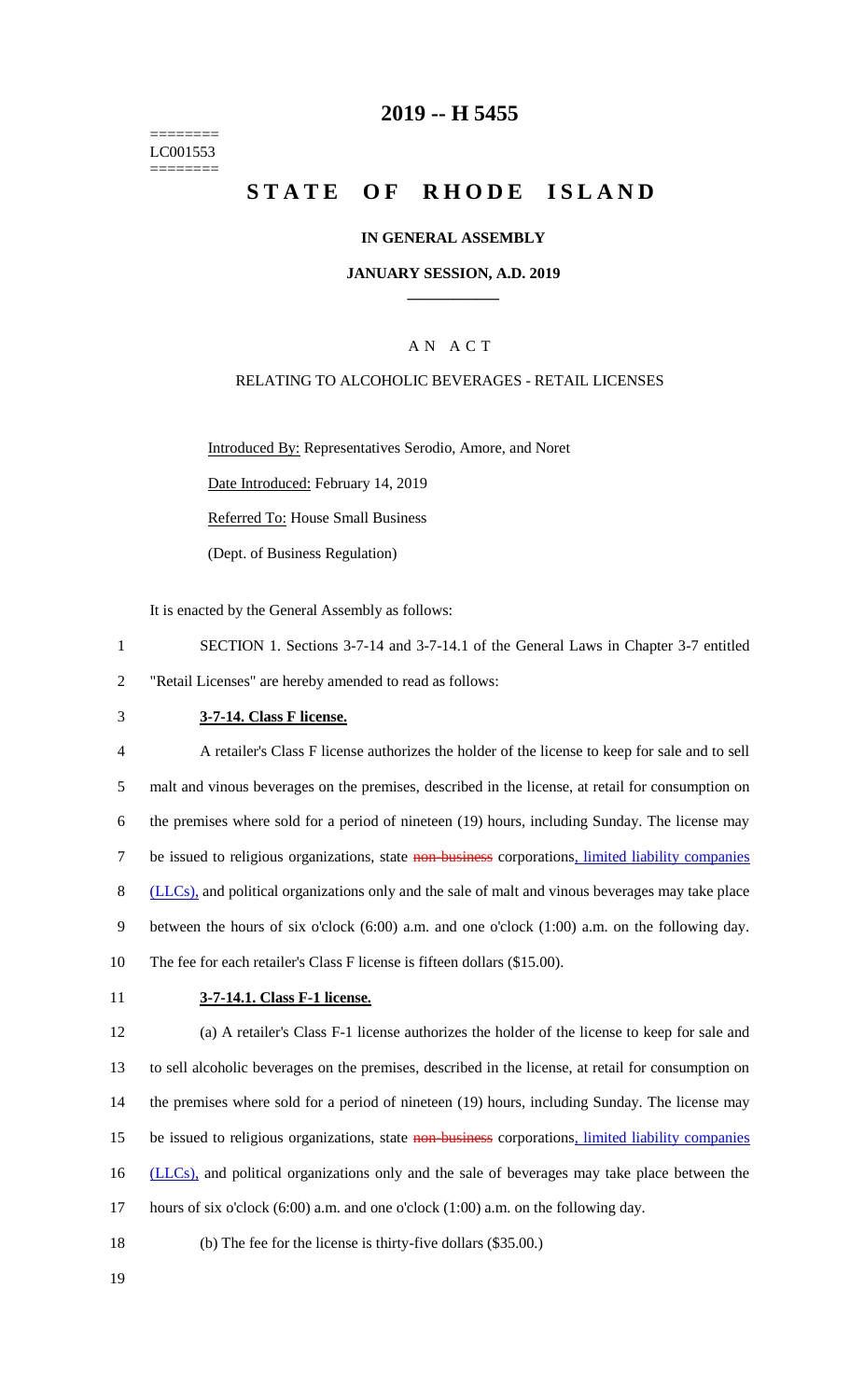1 SECTION 2. This act shall take effect upon passage.

#### $=$ LC001553  $=$